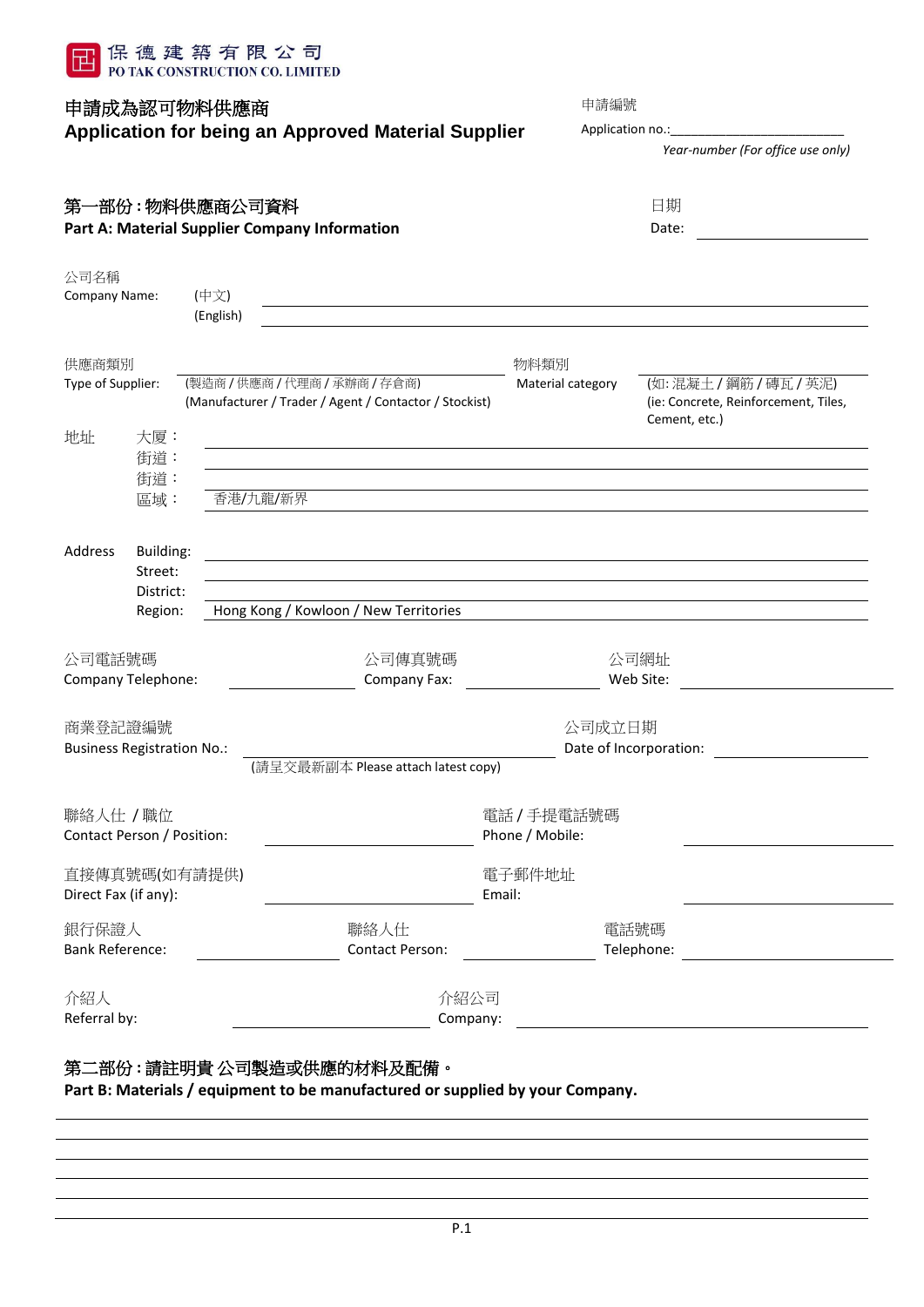

### 第三部份 **:** 表現調查評估問卷

## **Part C: Performance Assessment Questionnaire** 有 Yes 無 No 1 貴 公司有否獲得 ISO 9001、ISO 14001 、OHSAS 18001 或 ISO 50001 管理系統證書? Does your company obtain ISO 9001, ISO 14001, OHSAS 18001 or ISO 50001 certificate? □ □ 2 貴 公司有否制定一套對品質、環保、安全及能源的政策?  $\Box$ 3 貴 公司有否於近三年內被法庭裁定有關環保的法規或法例?  $\Box$  The  $\Box$  The  $\Box$  of  $\Box$  and  $\Box$  and  $\Box$  is the Court for breach of the Environmental Regulations for the past three  $\Box$   $\Box$ years? 4 貴 公司可有識別閣下所供應之材料對環境做成之影響及制定持續改善方案? Does your company identify environmental impact(s) of your product and have a continual improvement  $\Box$ programme in place? 5 貴 公司有否使用再造材料或回收貴公司供應可循環再用之材料 ? (例:紙皮箱、容器、或包裝材料等) Does your company use recycled material or collect recyclable material of your product? (i.e.: cardboard, □ □ containers, or packaging goods) 6 貴 公司有否定立一套如何處理不合格產品的程序? Does your company have any procedure for dealing with non-conforming products? □ □ 7 貴 公司是否同意簽署及遵守附件《吊運物料安全規則》的內容? Do you agree to sign and comply with the attached "Loading & unloading safety requirement" ? □ □ 5年**四部份 : 評估文件** 网络罗斯卡尔 医精神反应 计算机表格一件提交 医正面 计二进制 计二进制 计位清单 Part D : Assessment Documents *Please furnish the following documents together with this Application Form for substantiation.* Checklist 收集下述文件只作為本公司評估貴 公司的申請用途,本公司決不會向外界透露貴 公司的任何資料。 **(Please be assured that collection of the following documents from your Company is solely for the purpose of assessment of your application and for internal reference, our Company will not release any of these information to any** 是 Yes 否 No 1 貴 公司最新的商業登記證之副本 A copy of the latest Business Registration Certificate of your Company  $\Box$ 2 產品過去實際應用的詳細履歷 (如: 發展商和工程名稱) Job references for your product(s) in as detailed as possible, (e.g. Name of Client, project title, etc) □ □ □ 3 全線產品的目錄及說明書 (如有請提供)  $\Box$   $\Box$   $\Box$   $\Box$   $\Box$   $\Box$   $\Box$   $\Box$ 4 產品最近的測試報告之副本 (如有請提供) Copy of the latest test report of each of your product, if any. □ □ 5 ISO 國際認可證書的副本, 如有請提供及清楚註明認可證書的類別 (如: ISO9001 等) Copy of ISO certificates, if any, kindly also specify the category (such as ISO9001, etc)  $\Box$ 6 貴 公司的品質政策及處理不合格產品的程序之副本 (如有請提供) A copy of your Company's quality policy including procedure for dealing with non-conforming products, if any □

7 貴 公司的環境政策及應用循環再造物料的方案之副本 (如有請提供)  $\Box$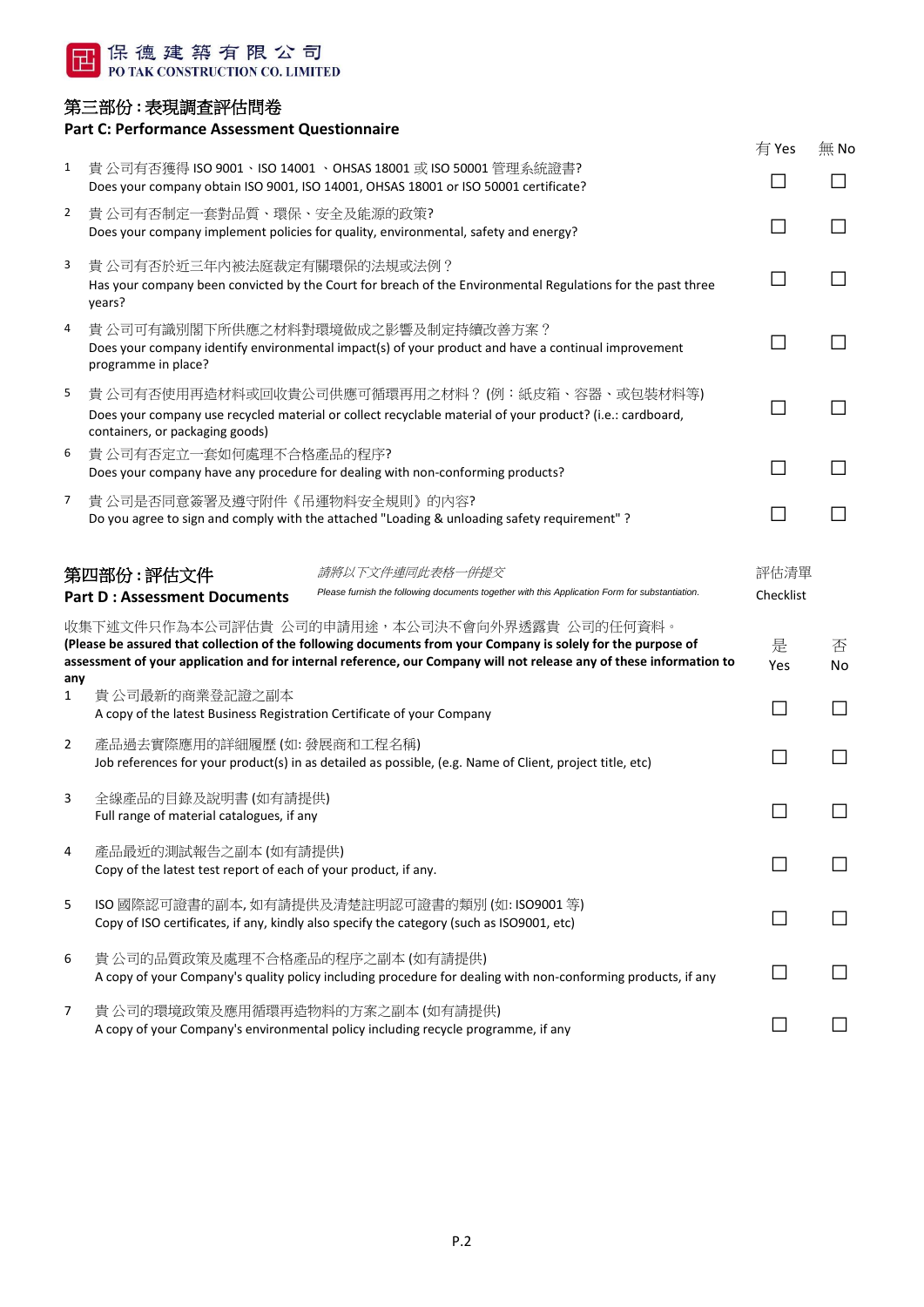

#### 第五部份 : 可持續發展 **Part E : Sustainability**

1. 貴 公司曾否因企業管治、 品質、 服務、環保保育、職安健、員工關愛或社區參與的表現或成就而受表揚? 如有,請提供資料:

Has your Company been recognized for your performance and achievements in areas of corporate governance, quality, services, environmental, conservation, health and safety, staff caring, community engagement? If yes, please provide details:

- 2. 請簡述過往一年曾推行企業管治之主要項目: Please highlight key corporate governance initiatives that your Company has implemented in the past year:
- 3. 請簡述過往一年曾推行之社區參與計劃或項目: Please highlight key community projects / initiatives that your Company has implemented in the past year:
- 4. 請簡述過往一年曾推行之員工關愛計劃或項目: Please highlight key staff caring projects / initiatives that your Company has implemented in the past year:
- 5. 請簡述過往一年曾推行之環境保育計劃或項目: Please highlight key environmental conservation projects / initiatives that your Company has implemented in the past year:
- 6. 如適用,請提供其它相關資料顯示貴 公司對持續發展的承擔: Please provide other information, if any, that your Company has implemented in the past year to demonstrate your commitment to sustainable development:

| Signature:<br>Name and Position: | Company Chop: |  |
|----------------------------------|---------------|--|
| 簽名<br>名字及職位                      | 公司蓋章          |  |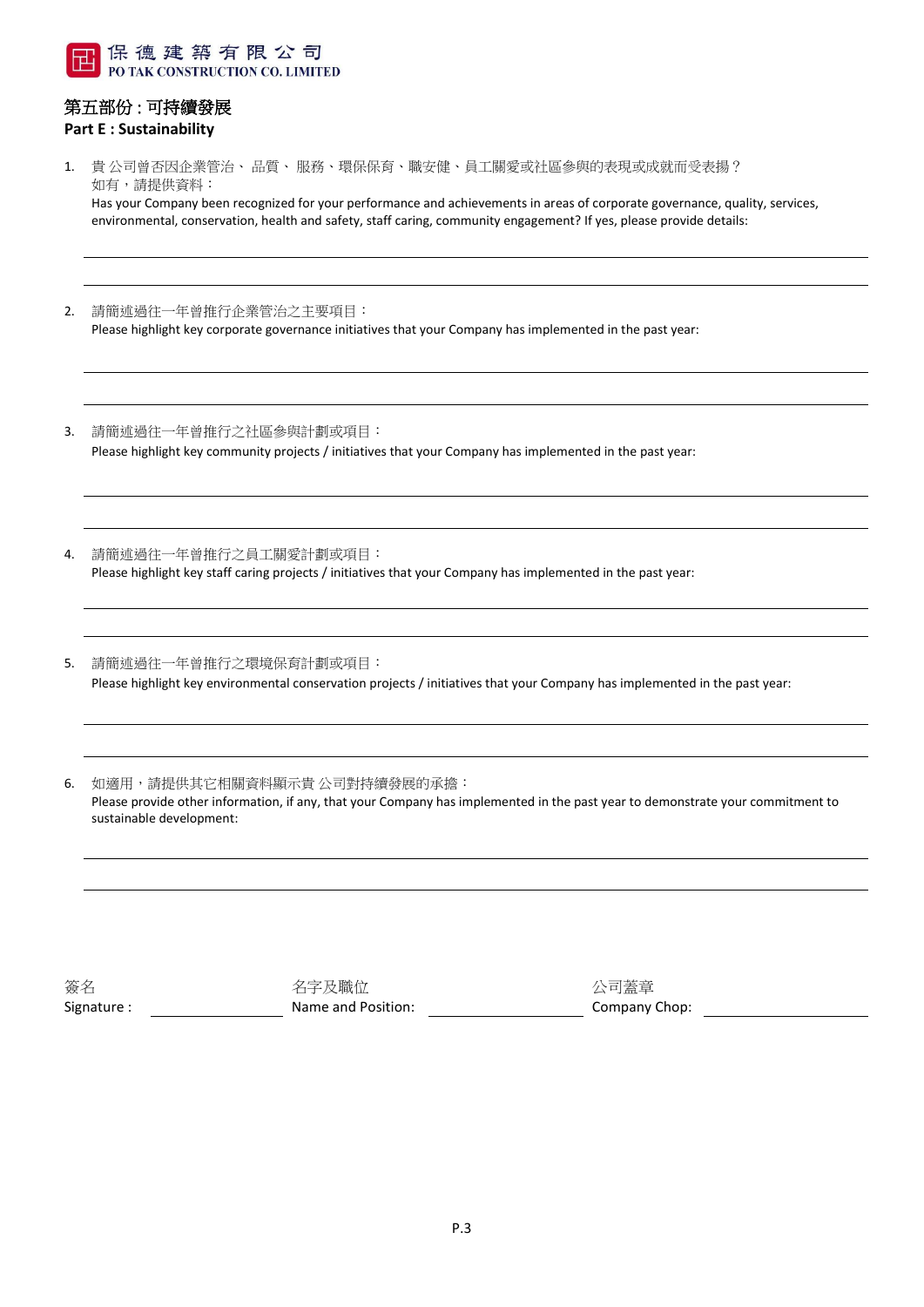| <b>PO TAK CONSTRUCTION CO. LIMITED</b>                                  |                                                                               |                 |  |  |  |
|-------------------------------------------------------------------------|-------------------------------------------------------------------------------|-----------------|--|--|--|
| 本公司專用<br>For office use only                                            | 申請編號<br>Application no.:                                                      |                 |  |  |  |
| 評核<br>Assessment:                                                       | 接收申請表日期<br>Date Received of the Application:                                  |                 |  |  |  |
| 供應商類別<br>製造商<br>Nature of supplier :<br>Manufacturer                    | 供應商/代理商<br>承辦商<br>Trader / Agent<br>Contractor                                | 存倉商<br>Stockist |  |  |  |
| 公司相關的經驗及工程參考<br>1.<br>Company experience and reference                  |                                                                               | 是 Yes<br>否No    |  |  |  |
| Ref: (Job reference / past experience) (工程參考 / 過往經驗)                    |                                                                               |                 |  |  |  |
| 材料質量<br>2.<br>Material quality                                          |                                                                               |                 |  |  |  |
| Ref: (Material catalogue/ test certificate/ test report) (產品說明書 / 測試報告) |                                                                               |                 |  |  |  |
| 持續發展<br>3.<br>Sustainablity performance                                 |                                                                               |                 |  |  |  |
|                                                                         | Ref: (Certification / recognization of sustainablity program) (證書 / 認可持績發展項目) |                 |  |  |  |
| 推薦<br>接受<br>Recommendation:<br>Approved                                 | 暫時列入名單<br>不接受<br>Provisional<br>Rejected                                      |                 |  |  |  |
| 推薦原因<br><b>Reasons for recommendation:</b>                              |                                                                               |                 |  |  |  |
|                                                                         |                                                                               |                 |  |  |  |
|                                                                         |                                                                               |                 |  |  |  |
| 級別<br>S <sub>1</sub><br>Grade:                                          | S1/S2<br>S <sub>2</sub>                                                       |                 |  |  |  |
| 物料類別<br>Material Category:                                              |                                                                               |                 |  |  |  |
|                                                                         |                                                                               |                 |  |  |  |
| 檢閱人<br>Checked by:                                                      | 日期<br>Date:                                                                   |                 |  |  |  |
| 覆審人<br>Reviewed by:                                                     | 日期<br>Date:                                                                   |                 |  |  |  |
| 核准人                                                                     | 日期                                                                            |                 |  |  |  |
| Approved by:                                                            | Date:                                                                         |                 |  |  |  |
| 知會信發出人                                                                  | 日期                                                                            |                 |  |  |  |
| Notification letter issued by:                                          | Date:<br>P.4                                                                  |                 |  |  |  |

田保德建築有限公司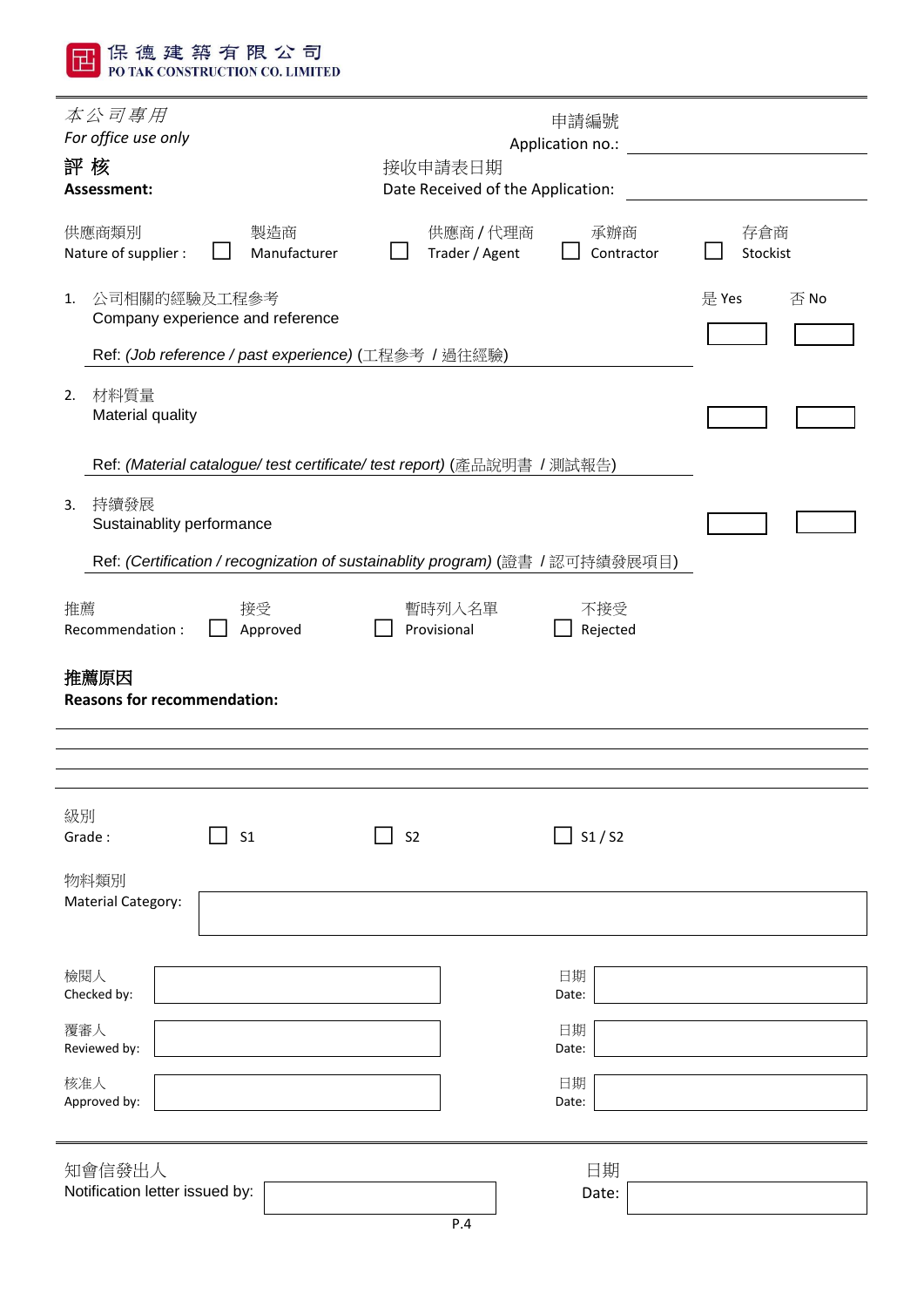保德建築有限公司 PO TAK CONSTRUCTION CO. LIMITED

日期:

#### 吊 運 物 料 安 全 規 則

按照現行之工廠暨工業經營條例,起重物料之威也包括吊帶、縛繩、鋼纜....等(以下統稱〝威也〞) 必須檢定(有證書)才可使用,一般三叉式威也概不接納。故此,所有物料供應商包括其僱用之運輸 公司必須嚴格執行在進入本公司地盤吊運物料時或在地盤外起落物料輸送入地盤,必須使用合格之威 也及遵守上述條例,否則,一切後果及損失包括法律責任,概由物料供應商自行承擔,本公司亦保留 權利向有關未能遵守規例之物料供應商採取適當措施及追討賠償。

此外,下列安全措施亦須遵守:-

- 所有物料供應商人員包括其運輸工人在進入地盤必須配載合格之安全帽。
- 二、 涉及使用起重機械時(例如吊雞車....等)必須存放檢驗合格證明書在車內,以供本公司地盤 負責人查閱,如若有不符合此要求者,本公司有權拒絕進行接收物料,而有關一切損失或導 致工程延誤全由貴物料供應商負責承擔。存放在車內之檢驗證書,必須包括工廠暨工業經營 (起重機械及裝置)規例表格三及表格五、表格六及表格七。詳細內容可向勞工署查詢或參 閱有關法例。
- 三、 起重機操作員必須受過認可之訓練及出示「操作起重機證明卡」。
- 四、 吊雞車腳撐要完全伸出及穩固地承托才可開始吊運,吊臂亦要裝妥自動安全負責顯示器。
- 五、 材料在吊運時要穩固地縛好,較長物料如鐵料、工字鐵、木枋,木板等,必須兩端留有繩尾 以使穩定,易於操作及符合安全。
- 六、 隨時隨地遵照地盤安全指導。

(第一頁,共二頁)

香港九龍旺角道 2A 號琪恆商業中心 20 樓 2003 室 Room 2003, 20/F, Win Century Centre, No. 2A Mong kok Road, Kowloon Tel: 2994 1144 Fax: 2994 1133 E-mail Address: info@potak.com.hk









Certificate No.: CC 2241